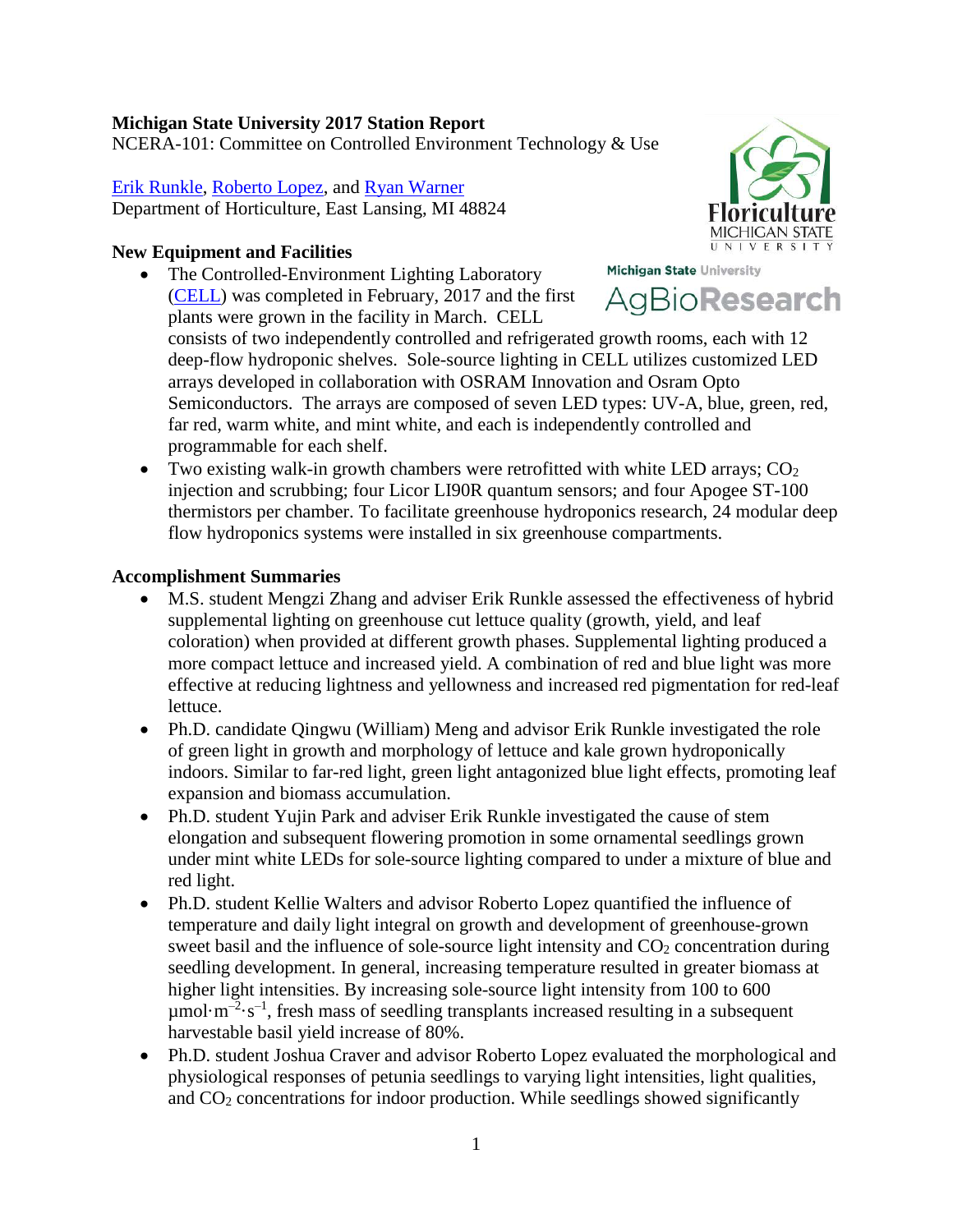higher photosynthesis per unit leaf area under increased intensities of blue radiation, the increase in leaf area observed under increased intensities of red radiation ultimately led to greater light interception and dry mass accumulation. Additionally, acclimation to elevated CO2 concentrations (reduced carboxylation efficiency) may limit potential gains from this input.

- MS student Alison Hurt and Ph.D. student Kellie Walters and advisor Roberto Lopez evaluated the photoperiodic responses of several foliage annuals. Some species were day neutral while others were obligate short-day plants requiring a 14-h photoperiod or longer to inhibit flower.
- M.S. student Charlie Garcia and advisor Roberto Lopez evaluated the photoperiodic responses of basil species and cultivars. *Ocimum basilicum* var. *citriodora* and *O. tenuiflorum* can be classified as facultative short-day plants and *O. basilicum* and *O.* ×*citriodorum* as day-neutral plants.
- M.S. student QiuXia Chen and adviser Ryan Warner utilized a genetic mapping population in *Petunia* grown at four field locations around the country (CA, PA, NC and FL) to identify chromosomal regions (QTL) that control field flowering performance traits. These data were then used to identify greenhouse production traits that may be predictive of field performance.

### **Impact Statements**

- Supplemental lighting with light-emitting diodes during different growth phases can help growers customize the shape and color of the lettuce product, increase yield, and potentially reduce electrical costs.
- Substituting green light for blue light in vertical farming increased lettuce leaf expansion by up to 37% and shoot dry weight by up to 54%. This would allow indoor growers to achieve a marketable mass in less time and increase turnover and revenue. The inclusion of green light in sole-source lighting renders the natural appearance of crops, creating a visually pleasant environment that facilitates crop assessment.
- Compared to blue and red LED arrays commonly used for indoor lighting of plants, an increase in green and far-red radiation from white LEDs can promote stem elongation and flowering in some ornamental crops. In addition, the visual quality of a broader spectrum is substantially improved and creates a more pleasant working environment.
- Optimizing the inputs of light and  $CO<sub>2</sub>$  in an indoor production environment can potentially increase ornamental seedling quality and decrease production time. Although petunia seedlings grown under elevated  $CO<sub>2</sub>$  concentrations showed increased biomass accumulation, acclimation responses to this enriched environment and inadequate light intensities ultimately limited the potential benefit of this input. While this research establishes a foundation for understanding seedling responses to light and  $CO<sub>2</sub>$  in an indoor production environment, future studies are required to optimize production regarding the timing and extent of these inputs.
- Due to increased plant densities during herb seedling production, fewer inputs per plant are required, creating the potential to increase production efficiency. Faster growth rates with increased light intensity can reduce production time, potentially increasing the harvestable yield and thus, grower profitability.
- Flowering of foliage annuals is not desired due to growth inhibition and aesthetics; therefore, flower inhibition by photoperiodic control is possible.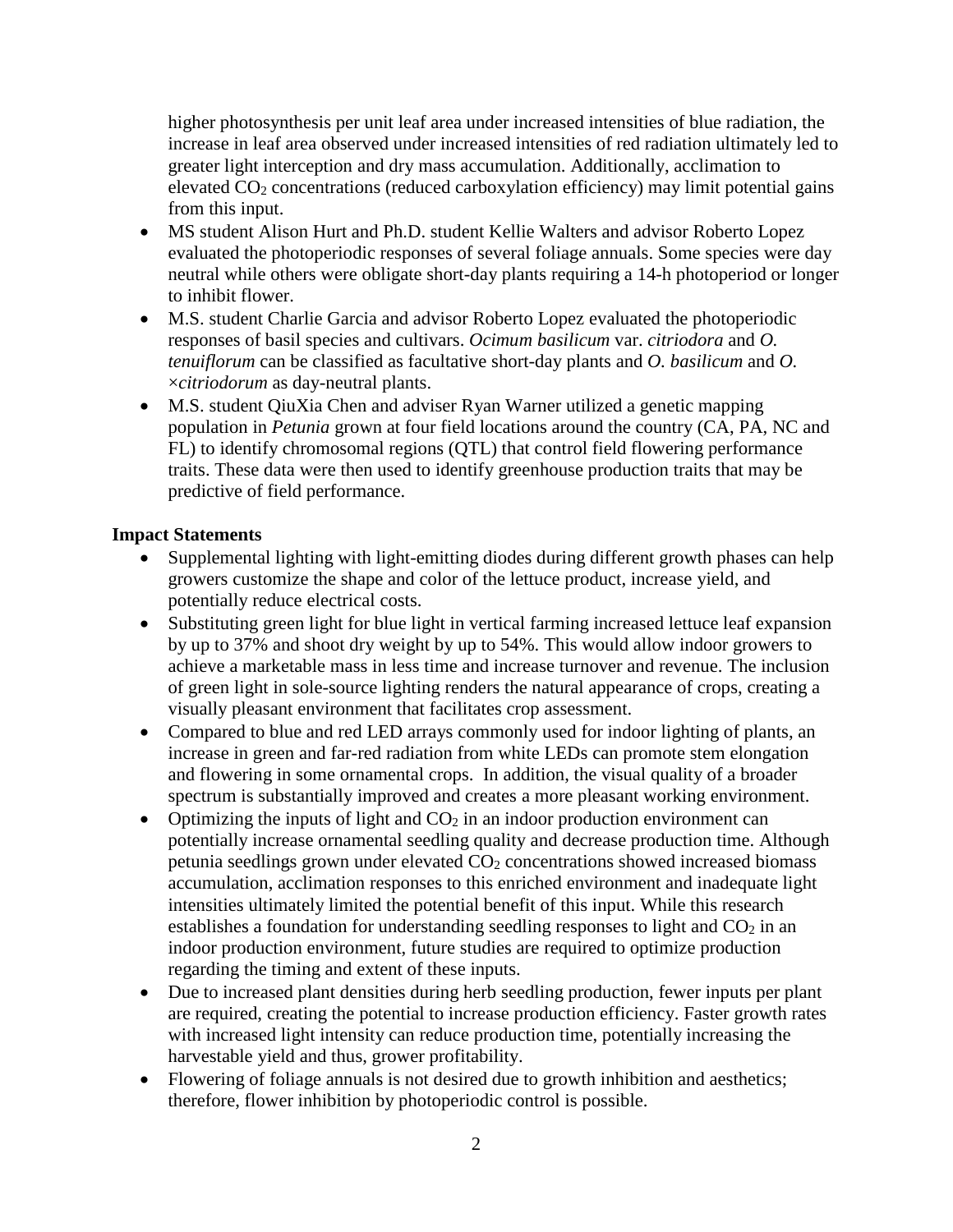- Under long-day photoperiods, growers may be able to prevent or delay flowering of cultivar 'Holy Basil' (*Ocimum tenuiflorum*) by 6, 7, or 10 days under a 15-h, 16-h, or NI treatment, respectively, in comparison to a 9-h short day.
- Molecular markers useful for breeding new petunia cultivars with improved greenhouse and field performance were developed.

#### **Published Written Works** (\*denotes peer reviewed)

- \*Both, A.J., B. Bugbee, C. Kubota, R.G. Lopez, C. Mitchell, E.S. Runkle, and C. Wallace. 2017. Proposed product label for electric lamps used in the plant sciences. HortTechnology 27:544-549.
- Currey, C., D. Kopsell, N. Mattson, J. Craver, R. Lopez, J. Erwin, and C. Kubota. 2017. Supplemental and sole-source lighting of leafy greens, herbs, and microgreens, p. 170−180. In: R. Lopez and E. Runkle (ed.). Light management in controlled environments. Meister Media Worldwide, Willoughby, OH.
- \*Currey, C.J. and R.G. Lopez. 2017. Total crop management serves to increase student confidence in producing containerized poinsettias in greenhouse production courses. HortTechnology 27(2):275–280.
- \*Craver, J.K., J.R. Gerovac, D.A. Kopsell, and R.G. Lopez. 2017. Light intensity and light quality from sole-source light-emitting diodes impact phytochemical concentrations within brassica microgreens. J. Amer. Soc. Hort. Sci. 142(1):3–12.
- Craver, J. and R.G. Lopez. 2017. Moving Indoors Part IV. GrowerTalks 81(7):82−85.
- Faust, J., E. Runkle, R. Lopez, and P. Fisher. 2017. Lighting management for stock plants, p. 100-108. In: R. Lopez and E.S. Runkle (eds.). Light Management in Controlled Environments. Meister Media Worldwide, Willoughby, OH.
- Faust, J.E., J.M., Dole, and R.G. Lopez. 2017. The floriculture cutting industry, p. 121−172. In: J. Janick (ed.). Horticultural Reviews vol. 44. John Wiley & Sons, Hoboken, NJ.
- \*Guo Y, Lin W-K, Chen Q, Vallejo VA, Warner RM. 2017. Genetic determinants of crop timing and quality traits in two interspecific *Petunia* recombinant inbred line populations. Sci Reports 7:3200
- Hurt, A. and R.G. Lopez. 2017. Producing High-Quality Rooted Cuttings Part III. GrowerTalks 81(6):66−70.
- Hurt, A. and R.G. Lopez. 2017. Producing High-Quality Plugs Part II. GrowerTalks 81(5):74−75.
- Hurt, A. and R.G. Lopez. 2017. Producing High-Quality Plugs Part I: Lighting How light quality, light quantity and carbon dioxide influence young plant production in greenhouses and indoor controlled environments. GrowerTalks 81(6):50−51.
- Konjoian, P. and E. Runkle. 2017. Supplemental and sole source LED lighting: Fast and furious change. Greenhouse Product News 27(8):14-16.
- Lopez, R. and E.S. Runkle. 2017. Light Management in Controlled Environments. 180 pp. Meister Media Worldwide, Willoughby, OH.
- Lopez, R., C. Currey, and E. Runkle. 2017. Light and young plants, p. 109-118. In: R. Lopez and E.S. Runkle (eds.). Light Management in Controlled Environments. Meister Media Worldwide, Willoughby, OH.
- Lopez, R.G. and K. Walters. 2017. Improving the efficacy of ethephon sprays by adjusting water quality and temperature. e-GRO Alert 6(22):1–4.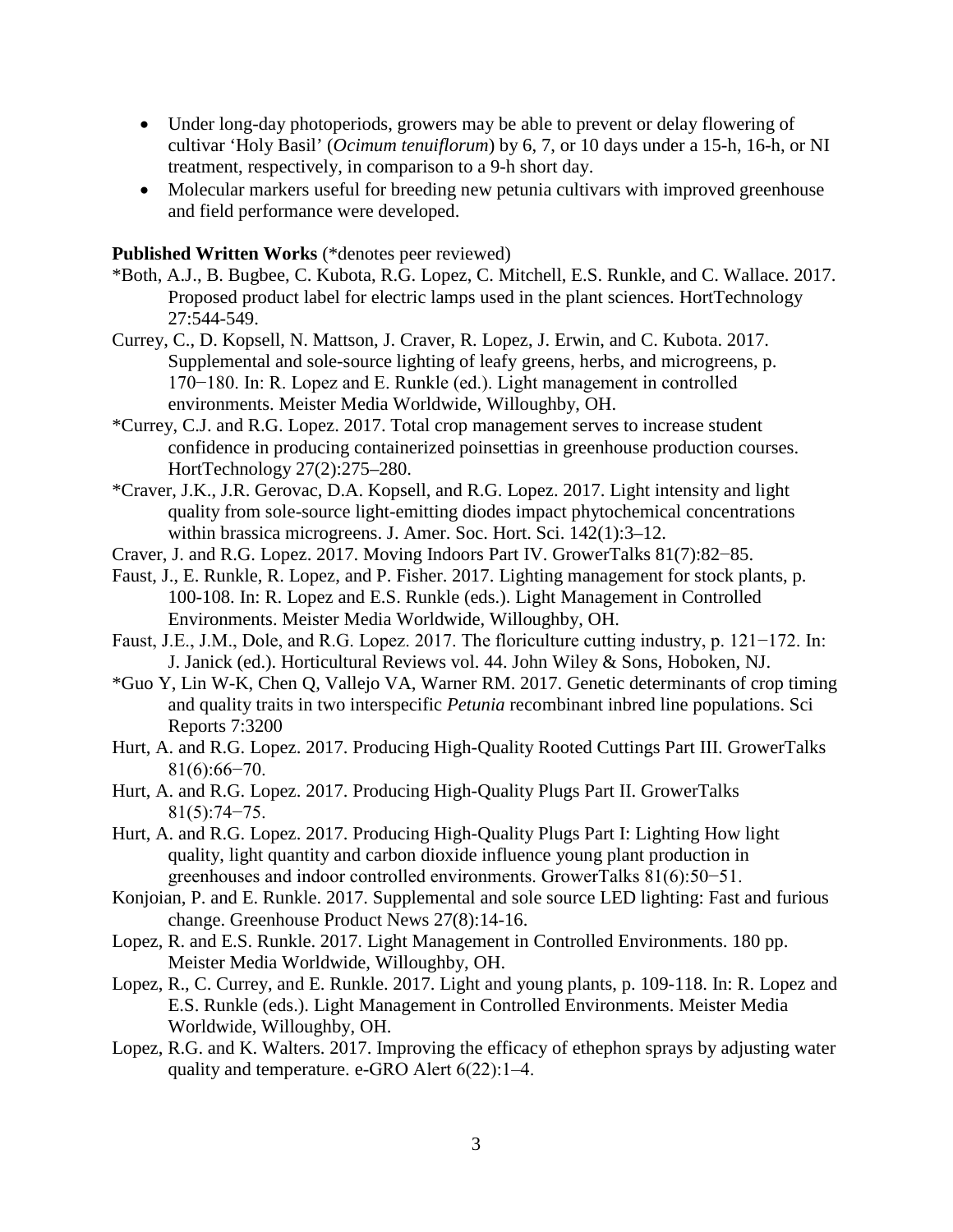- Lopez, R.G., H. Lindberg, D. Smitley, and E. Hotchkis. 2017. Insecticides labeled for greenhouse grown leafy greens and herbs. e-GRO edibles Alert 2(6):1–4.
- Lopez, R., P. Fisher, and E. Runkle. 2017. Introduction to specialty crop lighting, p. 12-20. In: R. Lopez and E.S. Runkle (eds.). Light Management in Controlled Environments. Meister Media Worldwide, Willoughby, OH.
- Meng, Q. and E. Runkle. 2017. Far red is the new red. Inside Grower Feb.:26-30.
- \*Meng, Q. and E.S. Runkle. 2017. Investigating the efficacy of white light-emitting diodes at regulating flowering of photoperiodic ornamental crops. Acta Hort. 1170:951-957.
- \*Meng, Q. and E.S. Runkle. 2017. Moderate-intensity blue radiation can regulate flowering, but not extension growth, of several photoperiodic ornamental crops. Environ. Exp. Bot. 134:12-20.
- \*Olberg, M.W. and R.G. Lopez. 2017. Bench-top root-zone heating hastens development of petunia under a lower air temperature. HortScience 52(1):54–59.
- \*Owen, W.G. and R.G. Lopez. 2017. Geranium and purple fountain grass leaf pigmentation is influenced by end-of-production supplemental lighting with red and blue light-emitting diodes (LEDs). HortScience 52(2):236–244.
- Owen, W.G. and R.G. Lopez. 2017. LEDs for Propagation? Researchers at Michigan State University examine the possibilities of propagating perennial cuttings under sole-source LEDs. Greenhouse Management 37(10):71−74.
- Owen, W.G. and R.G. Lopez. 2017. Tips on rooting perennial cuttings: optimizing callus induction and formation of herbaceous perennial cuttings. Grower Talks 81(3):72−74.
- Owen, W.G. and R.G. Lopez. 2017. Tips on rooting perennial cuttings: Part 2. Grower Talks 81(4):72−78.
- Owen, W.G. and R.G. Lopez. 2017. Tips on propagating purple fountain grass from singleinternode culm cuttings. Greenhouse Grower 35(1):38–44.
- Owen, W.G. and R.G. Lopez. 2017. Bulking and height control management of purple fountain grass with plant growth regulators. Greenhouse Grower 35(2):22–25.
- \*Park, Y. and E.S. Runkle. 2017. Far-red radiation promotes growth of seedlings by increasing leaf expansion and whole-plant net assimilation. Environ. Exp. Bot. 136:41-49.
- \*Poel, B.R. and E.S. Runkle. 2017. Spectral effects of supplemental greenhouse radiation on growth and flowering of annual bedding plants and vegetable transplants. HortScience 52:1221-1228.
- \*Poel, B. and E.S. Runkle. 2017. Seedling growth is similar under supplemental greenhouse lighting from high-pressure sodium lamps or light-emitting diodes. HortScience 52:388- 394.
- Poel, B. and E. Runkle. 2017. Supplemental greenhouse lighting to produce seedlings: LED or HPS? Greenhouse Grower 35(9):59-64
- Runkle, E. 2017. Developing new plant lighting standards. Greenhouse Product News 27(10):50.
- Runkle, E. 2017. Does light quantity trump light quality? Greenhouse Product News 27(12):38.
- Runkle, E. 2017. Effects of blue light on plants. Greenhouse Product News 27(2):38.
- Runkle, E. 2017. Factors that influence leaf coloration. Greenhouse Product News 27(11):38.
- Runkle, E. 2017. Growing plants with green light. Greenhouse Product News 27(6):58.
- Runkle, E. 2017. Investment considerations for greenhouse lighting. GPN Vegetable Growers News Sept. 10-13.
- Runkle, E. 2017. Lighting tech under the microscope. Greenhouse Grower Technology 2(4):22.
- Runkle, E. 2017. Sole-source lighting of plants. Greenhouse Product News 27(9):58.